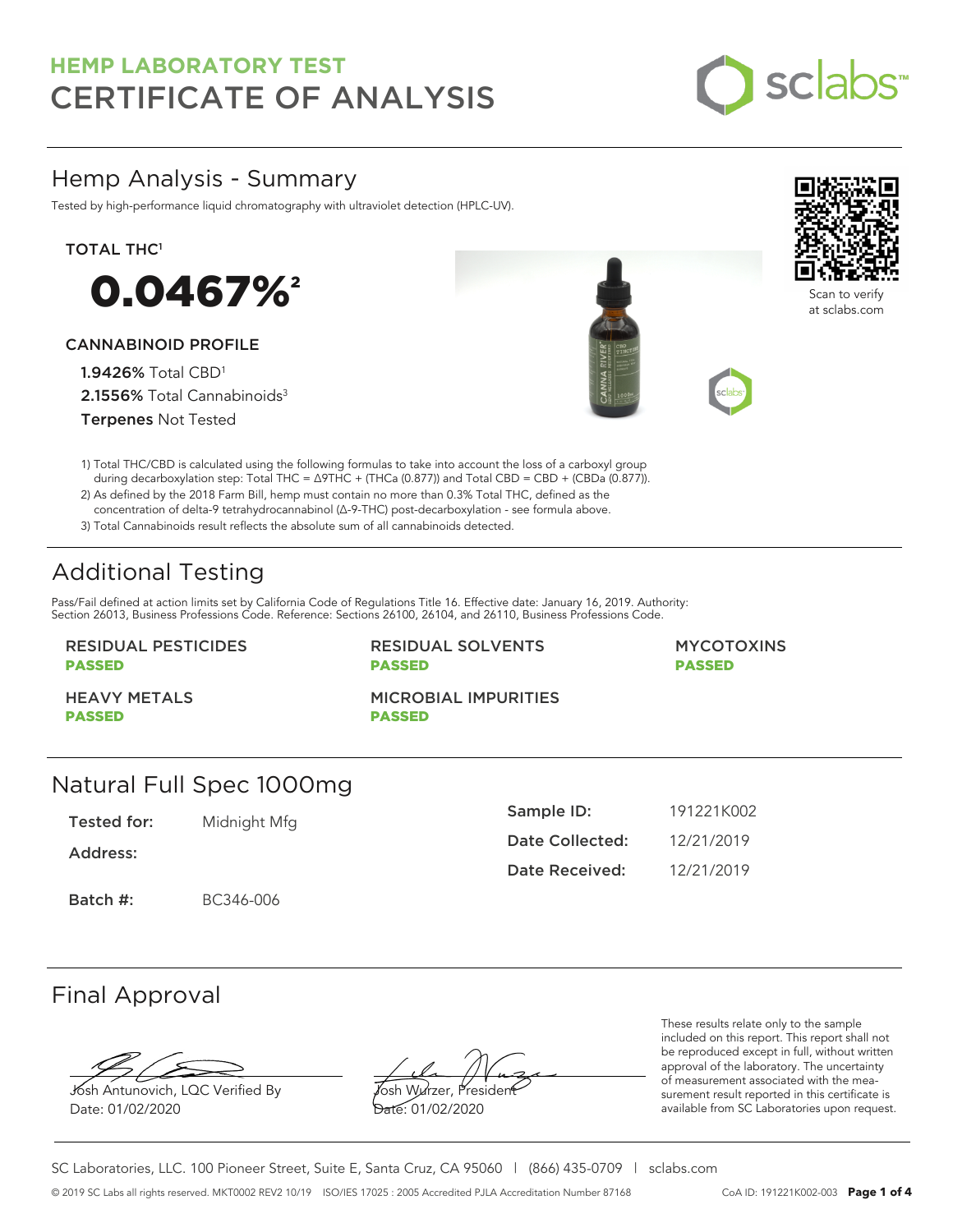

| Sample Name:        | Natural Full Spec 1000mg |
|---------------------|--------------------------|
| LIMS Sample ID:     | 191221K002               |
| Batch #:            | BC346-006                |
| Source Metrc ID(s): |                          |
|                     |                          |
| Sample Type:        | Infused, Liquid Edible   |
| Batch Count:        |                          |
| Sample Count:       |                          |
| Unit Volume:        | 60 Milliliters per Unit  |
| Serving Mass:       |                          |
| Density:            | $0.9511$ g/mL            |

#### **Moisture Test Results**

Moisture

**Results (%)**

#### **Cannabinoid Test Results 12/24/2019**

Cannabinoid analysis utilizing High Performance Liquid Chromatography (HPLC, QSP 5-4-4-4)

|                                                | mg/mL                     | %         | LOD / LOQ mg/mL  |
|------------------------------------------------|---------------------------|-----------|------------------|
| Δ9THC                                          | 0.444                     | 0.0467    | 0.0009 / 0.003   |
| $\triangle$ 8THC                               | <b>ND</b>                 | <b>ND</b> | 0.0009 / 0.003   |
| <b>THCa</b>                                    | <b>ND</b>                 | <b>ND</b> | 0.0009 / 0.003   |
| <b>THCV</b>                                    | <b>ND</b>                 | <b>ND</b> | 0.0004 / 0.001   |
| <b>THCVa</b>                                   | <b>ND</b>                 | <b>ND</b> | 0.0013 / 0.004   |
| <b>CBD</b>                                     | 18.476                    | 1.9426    | 0.0009 / 0.003   |
| CBDa                                           | <b>ND</b>                 | ND        | 0.0009 / 0.003   |
| <b>CBDV</b>                                    | 0.067                     | 0.0070    | 0.0004 / 0.001   |
| <b>CBDVa</b>                                   | <b>ND</b>                 | <b>ND</b> | 0.0003 / 0.001   |
| <b>CBG</b>                                     | 0.395                     | 0.0415    | 0.001 / 0.003    |
| CBGa                                           | <b>ND</b>                 | <b>ND</b> | 0.0008 / 0.002   |
| <b>CBL</b>                                     | <b>ND</b>                 | <b>ND</b> | 0.0021 / 0.006   |
| <b>CBN</b>                                     | <b>ND</b>                 | ND.       | 0.0009 / 0.003   |
| <b>CBC</b>                                     | 1.120                     | 0.1178    | 0.0011 / 0.003   |
| <b>CBCa</b>                                    | <b>ND</b>                 | <b>ND</b> | 0.0015 / 0.005   |
| <b>Sum of Cannabinoids:</b>                    | 20.502                    | 2.1556    | 1230.120 mg/Unit |
| Total THC (∆9THC+0.877*THCa)                   | 0.444                     | 0.0467    | 26.640 mg/Unit   |
| Total CBD (CBD+0.877*CBDa)                     | 18.476                    | 1.9426    | 1108.560 mg/Unit |
| $\triangle$ 9THC per Unit<br>∆9THC per Serving | Action Limit mg<br>1000.0 | Pass      | 26.640 mg/Unit   |

**Batch Photo**



SC Laboratories, LLC 100 Pioneer Street, Suite E Santa Cruz, CA 95060 (866) 435-0709 | sclabs.com

| Date Collected: | 12/21/2019   |  |  |
|-----------------|--------------|--|--|
| Date Received:  | 12/21/2019   |  |  |
| Tested for:     | Midnight Mfg |  |  |
| License #:      |              |  |  |
| Address:        |              |  |  |
| Produced by:    |              |  |  |
| License #:      |              |  |  |
| Address:        |              |  |  |
|                 |              |  |  |
|                 |              |  |  |

#### **Terpene Test Results**

Terpene analysis utilizing Gas Chromatography - Flame Ionization Detection (GC - FID)

|                     | mg/g                   | % | LOD / LOQ mg/g |
|---------------------|------------------------|---|----------------|
| 2 Bisabolol         | NT                     |   |                |
| 2 Pinene            | NT                     |   |                |
| 3 Carene            | NT                     |   |                |
| Borneol             | NT                     |   |                |
| 2 Caryophyllene     | NT                     |   |                |
| Geraniol            | NT                     |   |                |
| 2 Humulene          | NT                     |   |                |
| Terpinolene         | NT                     |   |                |
| Valencene           | NT                     |   |                |
| Menthol             | NT                     |   |                |
| Nerolidol           | NT                     |   |                |
| Camphene            | NT                     |   |                |
| Eucalyptol          | NT                     |   |                |
| 2 Cedrene           | NT                     |   |                |
| Camphor             | NT                     |   |                |
| (-)-Isopulegol      | NT                     |   |                |
| Sabinene            | NT                     |   |                |
| 27 Terpinene        | NT                     |   |                |
| <b>7</b> Terpinene  | NT                     |   |                |
| Linalool            | NT                     |   |                |
| Limonene            | $\overline{\text{NT}}$ |   |                |
| Myrcene             | NT                     |   |                |
| Fenchol             | NT                     |   |                |
| 2 Phellandrene      | NT                     |   |                |
| Caryophyllene Oxide | NT                     |   |                |
| Terpineol           | NT                     |   |                |
| 2 Pinene            | NT                     |   |                |
| $R-(+)$ -Pulegone   | NT                     |   |                |
| Geranyl Acetate     | NT                     |   |                |
| Citronellol         | NT                     |   |                |
| p-Cymene            | NT                     |   |                |
| Ocimene             | NT                     |   |                |
| Guaiol              | NT                     |   |                |
| Phytol              | NT                     |   |                |
| Isoborneol          | NT                     |   |                |
|                     |                        |   |                |

**Total Terpene Concentration:**

Sample Certification

Scan to verify at sclabs.com Sample must be marked as public to be viewable

California Code of Regulations Title 16 Effect Date January 16, 2019<br>Authority: Section 26013, Business and Professions Code.<br>Reference: Sections 26100, 26104

Josh Antunovich, LQC Verified By Date: 01/02/2020

Josh Wurzer, President

Date: 01/02/2020

© 2019 SC Labs all rights reserved. MKT0002 REV2 10/19 ISO/IES 17025 : 2005 Accredited PJLA Accreditation Number 87168 CoA ID: 191221K002-003 **Page 2 of 4**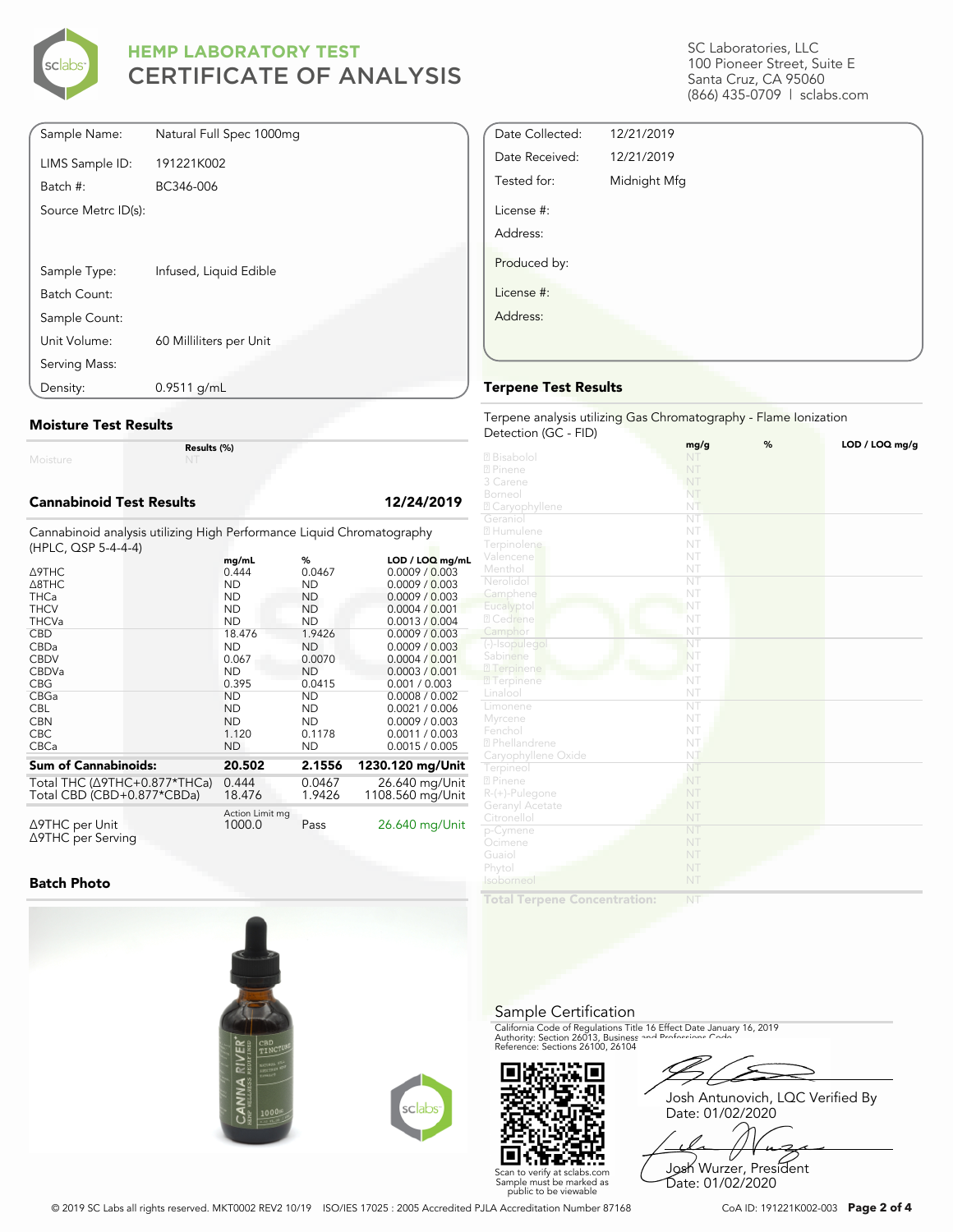

| Sample Name:        | Natural Full Spec 1000mg |
|---------------------|--------------------------|
| LIMS Sample ID:     | 191221K002               |
| Batch #:            | BC346-006                |
| Source Metrc ID(s): |                          |
|                     |                          |
|                     |                          |
| Sample Type:        | Infused, Liquid Edible   |
| Batch Count:        |                          |
| Sample Count:       |                          |
| Unit Volume:        | 60 Milliliters per Unit  |
| Serving Mass:       |                          |
| Density:            | $0.9511$ g/mL            |

**Pesticide Test Results - Pass 12/24/2019**

Pesticide, Fungicide and plant growth regulator analysis utilizing HPLC-Mass Spectrometry and GC-Mass Spectrometry

|                         |      | Results (µg/g) | Action Limit µg/g | $LOD / LOQ \mu g/g$ |
|-------------------------|------|----------------|-------------------|---------------------|
| Abamectin               | Pass | ND             | 0.3               | 0.030 / 0.091       |
| Acephate                | Pass | <b>ND</b>      | 5.0               | 0.013 / 0.039       |
| Acequinocyl             | Pass | <b>ND</b>      | 4.0               | 0.010 / 0.031       |
| Acetamiprid             | Pass | <b>ND</b>      | 5.0               | 0.013 / 0.038       |
| Azoxystrobin            | Pass | ND             | 40.0              | 0.015 / 0.047       |
| Bifenazate              | Pass | <b>ND</b>      | 5.0               | 0.012 / 0.035       |
| Bifenthrin              | Pass | <b>ND</b>      | 0.5               | 0.013 / 0.038       |
| <b>Boscalid</b>         | Pass | ND             | 10.0              | 0.008 / 0.023       |
| Captan                  | Pass | ND             | 5.0               | 0.099 / 0.300       |
| Carbaryl                | Pass | <b>ND</b>      | 0.5               | 0.014 / 0.043       |
| Chlorantraniliprole     | Pass | <b>ND</b>      | 40.0              | 0.020 / 0.061       |
| Clofentezine            | Pass | <b>ND</b>      | 0.5               | 0.009 / 0.027       |
| Cyfluthrin              | Pass | ND             | 1.0               | 0.099 / 0.299       |
| Cypermethrin            | Pass | <b>ND</b>      | 1.0               | 0.030 / 0.091       |
| Diazinon                | Pass | <b>ND</b>      | 0.2               | 0.009 / 0.027       |
| Dimethomorph            | Pass | <b>ND</b>      | 20.0              | 0.018 / 0.055       |
| Etoxazole               | Pass | ND             | 1.5               | 0.007 / 0.022       |
| Fenhexamid              | Pass | ND             | 10.0              | 0.015 / 0.045       |
| Fenpyroximate           | Pass | <b>ND</b>      | 2.0               | 0.012 / 0.036       |
| Flonicamid              | Pass | ND             | 2.0               | 0.022 / 0.066       |
| Fludioxonil             | Pass | <b>ND</b>      | 30.0              | 0.020 / 0.061       |
| Hexythiazox             | Pass | ND             | 2.0               | 0.009 / 0.027       |
| Imidacloprid            | Pass | <b>ND</b>      | 3.0               | 0.017 / 0.050       |
| Kresoxim-methyl         | Pass | <b>ND</b>      | 1.0               | 0.010 / 0.029       |
| Malathion               | Pass | <b>ND</b>      | 5.0               | 0.006 / 0.019       |
| Metalaxyl               | Pass | <b>ND</b>      | 15.0              | 0.011 / 0.033       |
| Methomyl                | Pass | <b>ND</b>      | 0.1               | 0.022 / 0.067       |
| Myclobutanil            | Pass | ND             | 9.0               | 0.015 / 0.044       |
| Naled                   | Pass | <b>ND</b>      | 0.5               | 0.010 / 0.031       |
| Oxamyl                  | Pass | <b>ND</b>      | 0.2               | 0.014 / 0.042       |
| Pentachloronitrobenzene | Pass | <b>ND</b>      | 0.2               | 0.020 / 0.061       |
| Permethrin              | Pass | ND             | 20.0              | 0.027 / 0.082       |
| Phosmet                 | Pass | <b>ND</b>      | 0.2               | 0.010 / 0.030       |
| Piperonylbutoxide       | Pass | <b>ND</b>      | 8.0               | 0.007 / 0.020       |
| Prallethrin             | Pass | <b>ND</b>      | 0.4               | 0.011 / 0.032       |
| Propiconazole           | Pass | <b>ND</b>      | 20.0              | 0.004 / 0.013       |
| Pyrethrins              | Pass | ND             | 1.0               | 0.012 / 0.036       |
| Pyridaben               | Pass | <b>ND</b>      | 3.0               | 0.007 / 0.020       |
| Spinetoram              | Pass | <b>ND</b>      | 3.0               | 0.006 / 0.017       |
| Spinosad                | Pass | <b>ND</b>      | 3.0               | 0.010 / 0.031       |
| Spiromesifen            | Pass | <b>ND</b>      | 12.0              | 0.005 / 0.015       |
| Spirotetramat           | Pass | ND             | 13.0              | 0.014 / 0.042       |
| Tebuconazole            | Pass | ND             | 2.0               | 0.006 / 0.018       |
| Thiamethoxam            | Pass | <b>ND</b>      | 4.5               | 0.011 / 0.033       |
| Trifloxystrobin         | Pass | <b>ND</b>      | 30.0              | 0.007 / 0.020       |

SC Laboratories, LLC 100 Pioneer Street, Suite E Santa Cruz, CA 95060 (866) 435-0709 | sclabs.com

| Date Collected: | 12/21/2019   |  |
|-----------------|--------------|--|
| Date Received:  | 12/21/2019   |  |
| Tested for:     | Midnight Mfg |  |
| License #:      |              |  |
| Address:        |              |  |
| Produced by:    |              |  |
| License #:      |              |  |
| Address:        |              |  |
|                 |              |  |
|                 |              |  |

### **Pesticide Test Results - Pass 12/24/2019**

Pesticide, Fungicide and plant growth regulator analysis utilizing HPLC-Mass Spectrometry and GC-Mass Spectrometry

| $\ldots$ = $\sim$ $\ldots$ add $\sim$ $\sim$ $\sim$ $\ldots$ $\sim$ $\ldots$ $\sim$ $\ldots$ $\sim$ $\ldots$ $\sim$ $\ldots$ $\sim$ $\ldots$ $\sim$ $\ldots$ $\sim$ $\ldots$ $\sim$ $\ldots$ $\sim$ $\ldots$ $\sim$ $\ldots$ $\sim$ $\ldots$ $\sim$ $\ldots$ $\sim$ $\ldots$ $\sim$ $\ldots$ $\sim$ $\ldots$ $\sim$ $\ldots$ |      | Results $(\mu g/g)$ | Action Limit µg/g | $LOD / LOQ \mu q/q$ |
|------------------------------------------------------------------------------------------------------------------------------------------------------------------------------------------------------------------------------------------------------------------------------------------------------------------------------|------|---------------------|-------------------|---------------------|
| Aldicarb                                                                                                                                                                                                                                                                                                                     | Pass | <b>ND</b>           | <b>ND</b>         | 0.030 / 0.091       |
| Carbofuran                                                                                                                                                                                                                                                                                                                   | Pass | <b>ND</b>           | <b>ND</b>         | 0.029 / 0.089       |
| Chlordane                                                                                                                                                                                                                                                                                                                    | Pass | <b>ND</b>           | <b>ND</b>         | 0.032 / 0.097       |
| Chlorfenapyr                                                                                                                                                                                                                                                                                                                 | Pass | <b>ND</b>           | <b>ND</b>         | 0.030 / 0.090       |
| Chlorpyrifos                                                                                                                                                                                                                                                                                                                 | Pass | <b>ND</b>           | <b>ND</b>         | 0.029 / 0.089       |
| Coumaphos                                                                                                                                                                                                                                                                                                                    | Pass | <b>ND</b>           | <b>ND</b>         | 0.029 / 0.089       |
| Daminozide                                                                                                                                                                                                                                                                                                                   | Pass | <b>ND</b>           | <b>ND</b>         | 0.030 / 0.091       |
| DDVP (Dichlorvos)                                                                                                                                                                                                                                                                                                            | Pass | <b>ND</b>           | <b>ND</b>         | 0.029 / 0.089       |
| Dimethoate                                                                                                                                                                                                                                                                                                                   | Pass | <b>ND</b>           | <b>ND</b>         | 0.029 / 0.089       |
| Ethoprop(hos)                                                                                                                                                                                                                                                                                                                | Pass | <b>ND</b>           | <b>ND</b>         | 0.029 / 0.089       |
| Etofenprox                                                                                                                                                                                                                                                                                                                   | Pass | <b>ND</b>           | <b>ND</b>         | 0.029 / 0.089       |
| Fenoxycarb                                                                                                                                                                                                                                                                                                                   | Pass | <b>ND</b>           | <b>ND</b>         | 0.029 / 0.089       |
| Fipronil                                                                                                                                                                                                                                                                                                                     | Pass | <b>ND</b>           | <b>ND</b>         | 0.029 / 0.089       |
| Imazalil                                                                                                                                                                                                                                                                                                                     | Pass | <b>ND</b>           | <b>ND</b>         | 0.029 / 0.089       |
| Methiocarb                                                                                                                                                                                                                                                                                                                   | Pass | <b>ND</b>           | <b>ND</b>         | 0.029 / 0.089       |
| Methyl parathion                                                                                                                                                                                                                                                                                                             | Pass | <b>ND</b>           | <b>ND</b>         | 0.029 / 0.089       |
| Mevinphos                                                                                                                                                                                                                                                                                                                    | Pass | <b>ND</b>           | <b>ND</b>         | 0.029 / 0.089       |
| Paclobutrazol                                                                                                                                                                                                                                                                                                                | Pass | <b>ND</b>           | <b>ND</b>         | 0.029 / 0.089       |
| Propoxur                                                                                                                                                                                                                                                                                                                     | Pass | <b>ND</b>           | <b>ND</b>         | 0.029 / 0.089       |
| Spiroxamine                                                                                                                                                                                                                                                                                                                  | Pass | <b>ND</b>           | <b>ND</b>         | 0.029 / 0.089       |
| Thiacloprid                                                                                                                                                                                                                                                                                                                  | Pass | <b>ND</b>           | <b>ND</b>         | 0.029 / 0.089       |

### **Mycotoxin Test Results - Pass 12/24/2019**

| Mycotoxin analysis utilizing HPLC-Mass Spectrometry |      |           |                                    |                 |
|-----------------------------------------------------|------|-----------|------------------------------------|-----------------|
|                                                     |      |           | Results (µg/kg) Action Limit µg/kg | LOD / LOQ µq/kq |
| Aflatoxin B1                                        | Pass | <b>ND</b> | 20.0                               | 1.0 / 3.0       |
| Aflatoxin B2                                        | Pass | <b>ND</b> | 20.0                               | 2.0/6.0         |
| Aflatoxin G1                                        | Pass | <b>ND</b> | 20.0                               | 1.0 / 3.0       |
| Aflatoxin G2                                        | Pass | <b>ND</b> | 20.0                               | 2.0 / 6.0       |
| Aflatoxin B1, B2, G1, G2                            | Pass | <b>ND</b> | 20.0                               |                 |
| Ochratoxin A                                        | Pass | <b>ND</b> | 20.0                               | 6.0 / 18.0      |

#### Sample Certification

California Code of Regulations Title 16 Effect Date January 16, 2019<br>Authority: Section 26013, Business and Professions Code.<br>Reference: Sections 26100, 26104



Josh Antunovich, LQC Verified By Date: 01/02/2020

Josh Wurzer, President Date: 01/02/2020

Scan to verify at sclabs.com Sample must be marked as public to be viewable